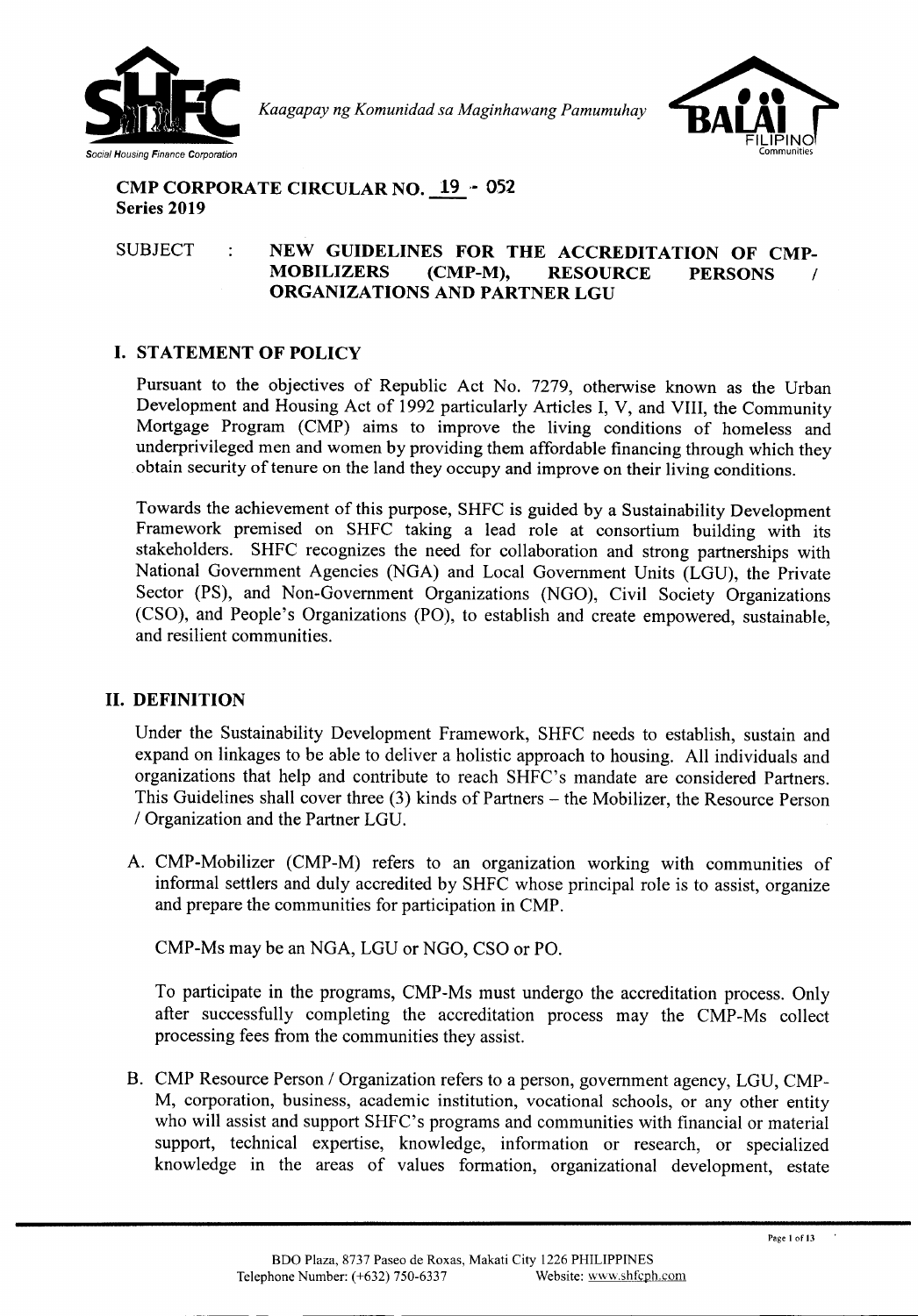support, technical expertise, knowledge, information or research, or specialized knowledge in the areas of values formation, organizational development, estate management, livelihood and entrepreneurial development, capacity building, climate change, gender sensitivity, and such other similar topics which would be beneficial in achieving SHFC's mandate. The Partner Relations Division shall be responsible for creating a database of all Resource Persons / Organizations working with SHFC.

SHFC's partnership with these Resource Persons / Organizations may or may not be covered by a Memorandum of Agreement or Understanding. Any honorarium paid to Resource Persons / Organizations for services rendered should however be covered by documentation defining the assistance or service provided to SHFC and/or to its communities and the terms governing the same. Once a Resource Person / Organization is paid an honorarium, they may no longer collect any processing fees covering the said service from the community to avoid double compensation. For purposes of payment of honorarium, the (1) letter invitation issued by the Head of Agency or Group Head with signed *conforme,* and the (2) documentation for the services rendered should be sufficient.

C. Partner Local Government Unit (LGU) refers to Local Government Unit with an existing Memorandum of Understanding with SHFC under which the said LGU agrees to be a CMP partner generally undertaking the role of: (a) community organizer, (b) landowner, and / or (c) developer / contractor for informal settler families who wish to enroll in the community mortgage program. To perform such roles, they have to sufficiently establish that they have designated a specific department, unit, or personnel, competent to perform the expected duties and responsibilities of each.

A Partner LGU is eligible for socialized housing assistance from SHFC following the rates provided for in Section X hereunder, but shall not be allowed to collect processing fees from their member beneficiaries under Section IX hereunder.

# III. QUALIFICATIONS FOR THE ACCREDITATION OF AN NGO/PO/CSO AS CMP-MOBILIZER

An NGO may apply for accreditation as a CMP-M by meeting all of the following qualifications:

- 1. Must be a non-stock/non-profit corporation duly registered with the appropriate government agency;
- 2. Must be an organization endorsed or accredited by the LGU where they seek to operate;
- 3. Majority of officers & staff must have community development and organizing work experience for two (2) years;
- 4. Must demonstrate that they have the necessary resources, both financial and physical resources, skills, competence, and experience to perform CMP-M functions; and
- 5. Must have local presence in the area where they seek to operate to ensure they can perform functions of a CMP-M to ensure accountability.

As part of SHFC's due diligence process, the applicant-organization must also satisfy the following criteria:

- 1. Obtain favorable feedback from the communities being organized; and
- 2. Has not been engaged in acts or activities that is prejudicial to SHFC or its program or would constitute a violation of SHFC guidelines, if proven true.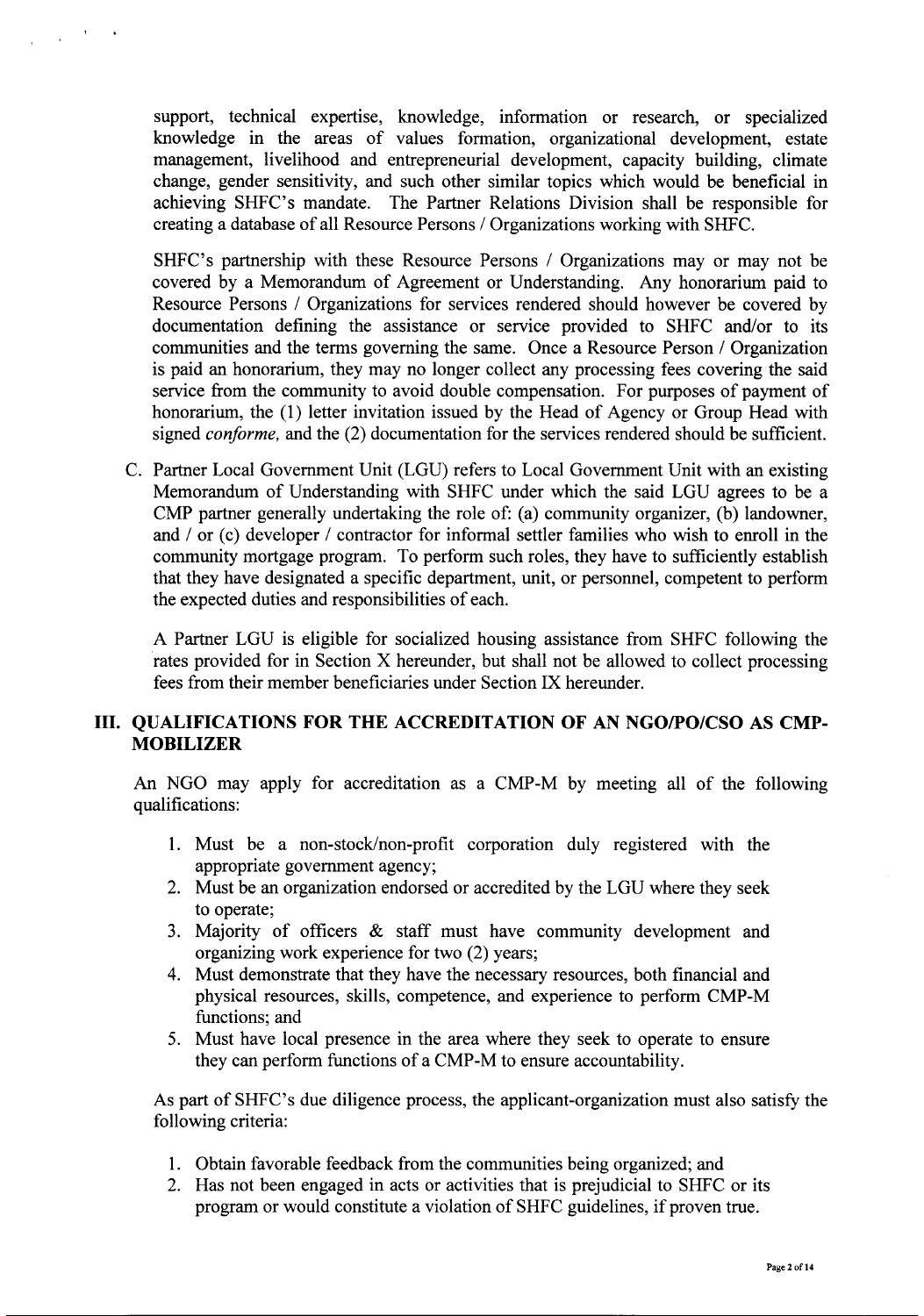# IV. DOCUMENTARY REQUIREMENTS FOR THE ACCREDITATION OF A CMP-MOBILIZER

A CMP-M applicant must submit the following documentary requirements for the processing of its accreditation as a CMP-M:

- 1. Mobilizer Information Sheet;
- 2. Certified True Copy of *SEC/CDA* Certificate of Registration, Articles of Incorporation and By-Laws;
- 3. Latest SEC Certified True Copy of General Information Sheet (GIS);
- 4. Organizational structure (including the functional chart of officers and staff);
- 5. Bio-data of officers indicating past and present positions held in relation to their involvement in community development and organizing work and home financing activities;
- 6. Annual Audited Financial Statements (for the last 2 years);
- 7. Endorsement letter or accreditation from the LGU where they seek to operate;
- 8. List of resources needed to perform CMP-M functions (e.g., savings of the organization, office space, equipment); and
- 9. List of Projects with the following information:
	- a. Community association name;
	- b. Number of member beneficiaries;
	- c. Authorized contact person and contact details;
	- d. Location;
	- e. Landowner and contact details;
	- f. Status of project/s; and
	- g. Project officer.

## V. DOCUMENTARY REQUIREMENTS FOR A PARTNER LGU

- A. An LGU must submit the following documentary requirements for partnership with SHFC:
	- 1. Memorandum of Understanding with the LGU together with a Sanggunian Resolution authorizing the Head of the LGU to enter into an agreement with SHFC;
	- 2. Designated unit or department and list of officers and staff that will handle community organizing and development, and loan documentation for the projects;
	- 3. Informal Settler Families population and data per barangay or city; and
	- 4. List of potential CMP projects with the following information:
		- a. Community association name;
		- b. Number of member beneficiaries;
		- c. Authorized contact person and contact details;
		- d. Location;
		- e. Landowner and contact details;
		- f. Status of project/s; and
		- g. Project officer.
- B. In addition to the above-cited documentary requirements, the LGU applicant shall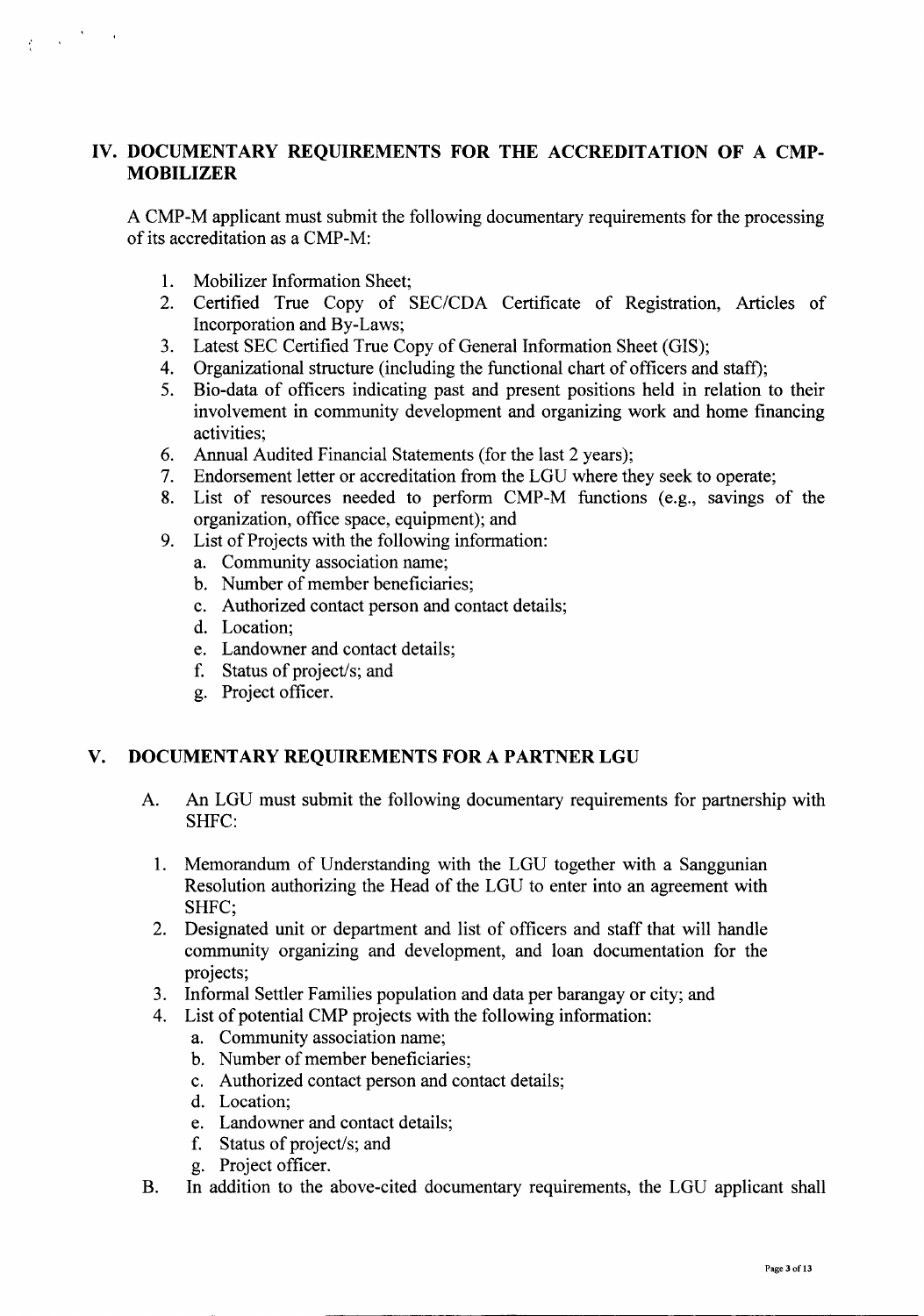commit to support the project including but not limited to the following:

- 1. Streamlined or expedited turn-around time for the documentary requirements issued by the LGU for socialized housing projects;
- 2. LGU assistance or support in the site development or improvement of community facilities; and
- 3. LGU orientation on climate change, hazards, and disaster risk reduction.

# **VI. ACCREDITATION PROCEDURE**

 $\label{eq:2} \frac{1}{\sqrt{2\pi}}\int_{0}^{\infty}\frac{dx}{\sqrt{2\pi}}\,dx\to0$ 

The Partner Relations Division shall follow the foregoing procedures in the accreditation of CMP-Ms and shall observe the 60-day turn-around time from receipt of the **complete** documentary requirements, to wit:

- 1. Interested applicants must fill up form PRD-APP-Ol (2 copies) and attach **complete** documentary requirements as contained in section III / IV above.
- 2. Receiving officer will do a document check and return duplicate copy of Form PRD-APP-01 to applicant as proof of receipt.
- 3. PRD shall conduct a background investigation on the organization and conduct a feedback survey on communities assisted.
- 4. An evaluation report will be issued by PRD.
- 5. Upon favorable recommendation of the PRD, the application shall be forwarded to the Credit Committee for approval.
- 6. The organization will be required to attend a Basic Training provided by SHFC.
- 7. PRD issues a Certificate of Accreditation and post the same at SHFC website and Social Media platforms of SHFC.

The Certificate of Accreditation shall be issued to applicant CMP-Mobilizer upon approval of the Credit Committee. SHFC shall conduct a performance evaluation three (3) years after the accreditation and every three (3) years thereafter. During the performance evaluation, the CMP-M is required to update their documentary requirements and will be subjected to rebackground investigation.

For CMP-M applicants with pending complaints, once the Partner Relations Division issues a Letter to Explain, SHFC shall not accept any project until a decision has been made on the complaint and release of service fees shall be put on hold.

Starting six (6) months from the publication and effectivity of this guidelines, SHFC shall no longer accept project applications from non-accredited NGOs. Non-accredited NGOs are likewise not allowed to collect processing fees from communities they are organizing prior to accreditation by SHFC.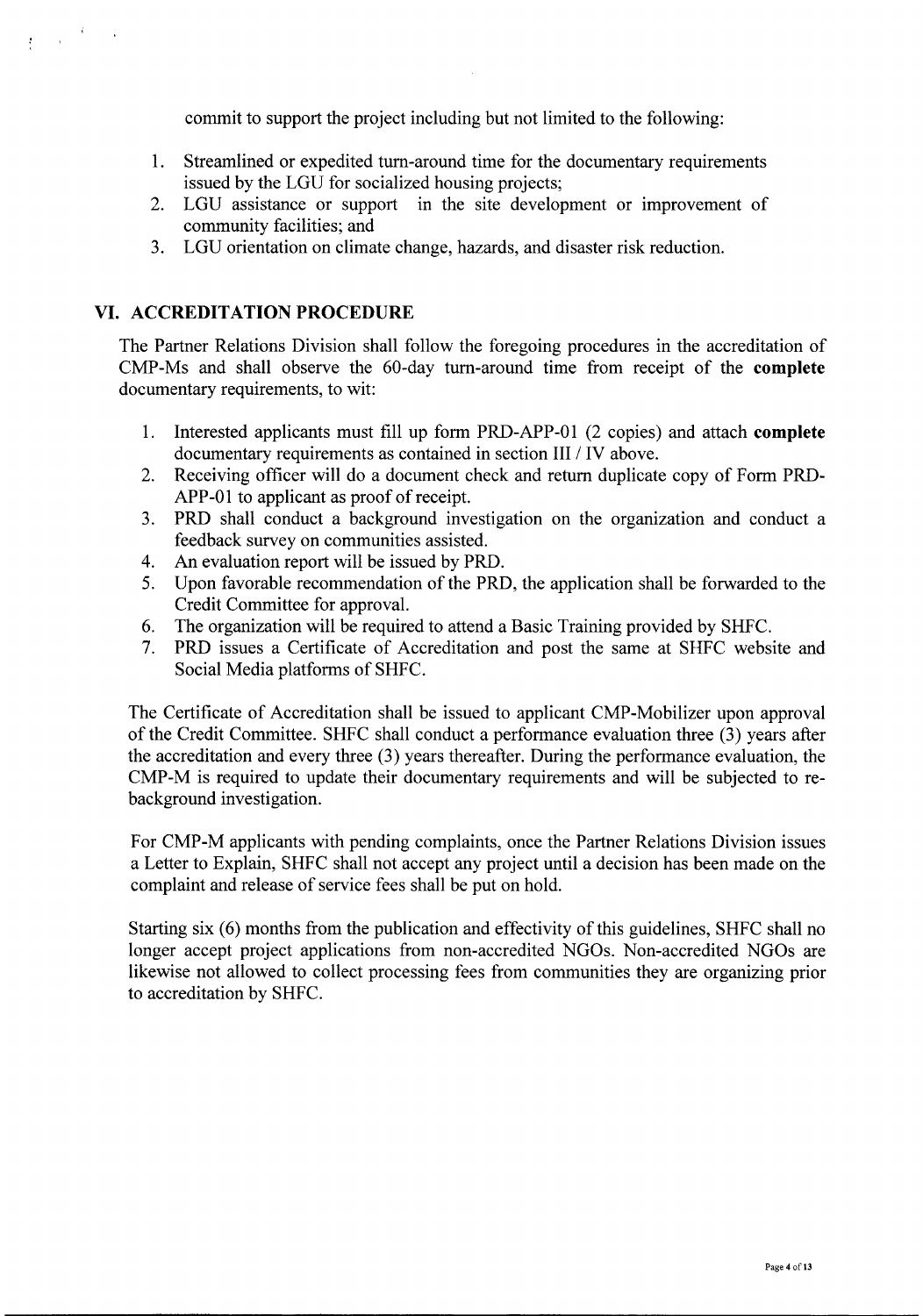## **VII. DUTIES AND RESPONSIBILITIES OF MOBILIZER**

 $\frac{1}{2} \int_{0}^{\infty} \frac{d^2y}{\sqrt{2}} \, dy = 1$ 

A CMP-M is expected to perform the following duties and responsibilities for the communities they serve;

- 1. Study and profile prospective groups of informal settlers and their intended site for possible assistance or intervention:
	- a. Identify households and household characteristics (including sex disaggregated information);
	- b. Profile the site and document its physical characteristics;
	- c. Identify issues *I* gaps in the community (social, political, gender, etc.); and
	- d. Identify potential or apparent leaders.
- 2. Assist and guide the community in their functions:
	- a. Educate the community on the mechanisms of community formation;
	- b. Educate and assist the community in preparing their constitution and by-laws;
	- c. Educate and assist the community on financial literacy especially on savings mechanism and in preparing the community Book of Accounts and Official Records;
	- d. Educate the members of the rights and privileges duties and responsibilities of community membership; and
	- e. Assist them in the election of officers; and
	- f. Assist them in registering with the HLURB.
	- 3. Educate and assist the community in gathering and completing CMP loan requirements and informing them of CMP standards and policies.
	- 4. Assist in site analysis and evaluation and in the identification of site deficiencies and development needs.
	- 5. Advise the community in negotiation with landowners.
	- 6. Assist in values formation and in bringing out potential issues that may affect the viability of the loan application
	- 7. Assist the community in accessing support from LGUs and other potential sources of support.
	- 8. Educate the community on estate management.
	- 9. Assist the community and help resolve issues pertaining to occupancy, collection, substitution, individualization, and recalcitrance.
	- 10. Encourage and assist communities on their site development and house construction *I* improvement.

All agreements entered into by an accredited CMP-M with the community automatically includes the following clause into their agreement:

*"All existing SHFC Circulars, Guidelines, and Implementing Rules on CMP and HDH Projects, including those which may hereafter be issued, shallform part and parcel of, and be deemed incorporated in this Agreement. The Failure ofCMP-M to perform any of itsfunctions under SHFC guidelines shall constitute a breach of this Agreement".*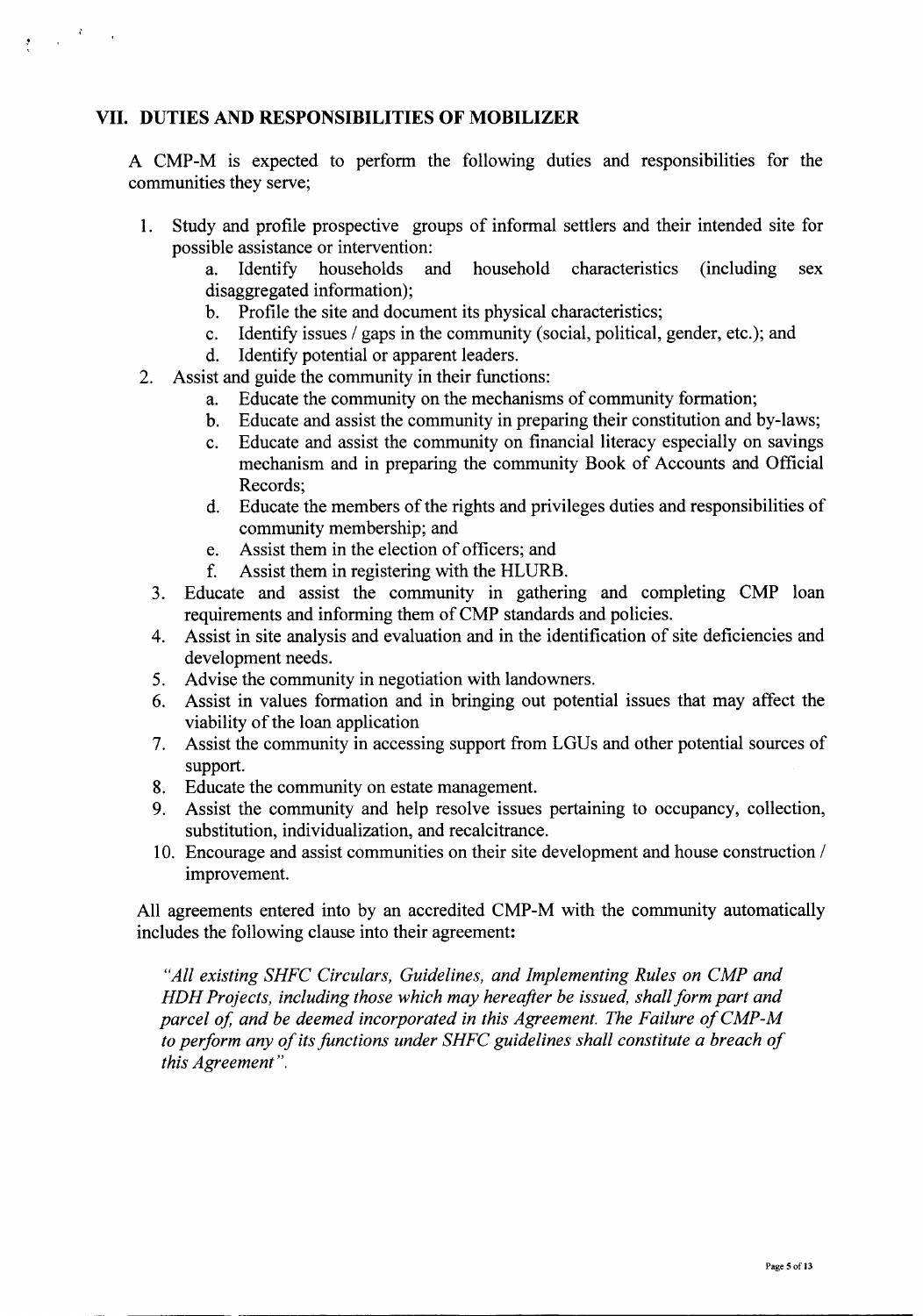## **VIII. PERFORMANCE REVIEW OF CMP-Ms**

 $\label{eq:2.1} \frac{1}{\sqrt{2\pi}}\left(\frac{2\pi}{\pi}\right)^{2/3} \frac{1}{\sqrt{2\pi}}\, .$ 

The performance of the CMP Mobilizers shall be evaluated based on the following factors:

1. Collection efficiency rate of 85% (CER) of communities within the 5-year holding period  $(50\%)$ 

| <b>Expected Performance</b> | Weight                |
|-----------------------------|-----------------------|
| Below 85% CER               | $\gamma$ <sup>o</sup> |
| $85\%$ and up               |                       |

2. Number of updated accounts (0-3 months) within one year from take-out (20%).

| <b>Expected Performance</b>     | Weight      |
|---------------------------------|-------------|
| Below 100% accounts are updated | $0\%$       |
| $100\%$ or more                 | <b>2U07</b> |

3. Number of commumties assisted in securing land tenure through the community mortgage program as indicated by the number of project application (5%)

| <b>Expected Performance</b>        | Weight |
|------------------------------------|--------|
| No project application within the  | $0\%$  |
| vear                               |        |
| 1 project application or more in a | 5%     |
| year                               |        |

4. Satisfactory rating from communities assisted (10%)

| <b>Expected Performance</b> | Weight  |
|-----------------------------|---------|
| Poor rating                 | ሳዓራ     |
| Satisfactory rating         | 1 I VOZ |

5. Percentage of substitution (except due to the death of the original MB) for projects within one year from take-out (15%).

| <b>Expected Performance</b>     | Weight |
|---------------------------------|--------|
| More than 5% of original MB has | 0%     |
| been substituted                |        |
| Not more than 5% of original MB | 15%    |
| has been substituted            |        |

If after evaluation on the three (3) year performance, the CMP-Ms fails to meet the minimum 75% performance rating, SHFC shall classify the CMP-M inactive and no project applications will be received until CMP-M passed the performance evaluation/assessment.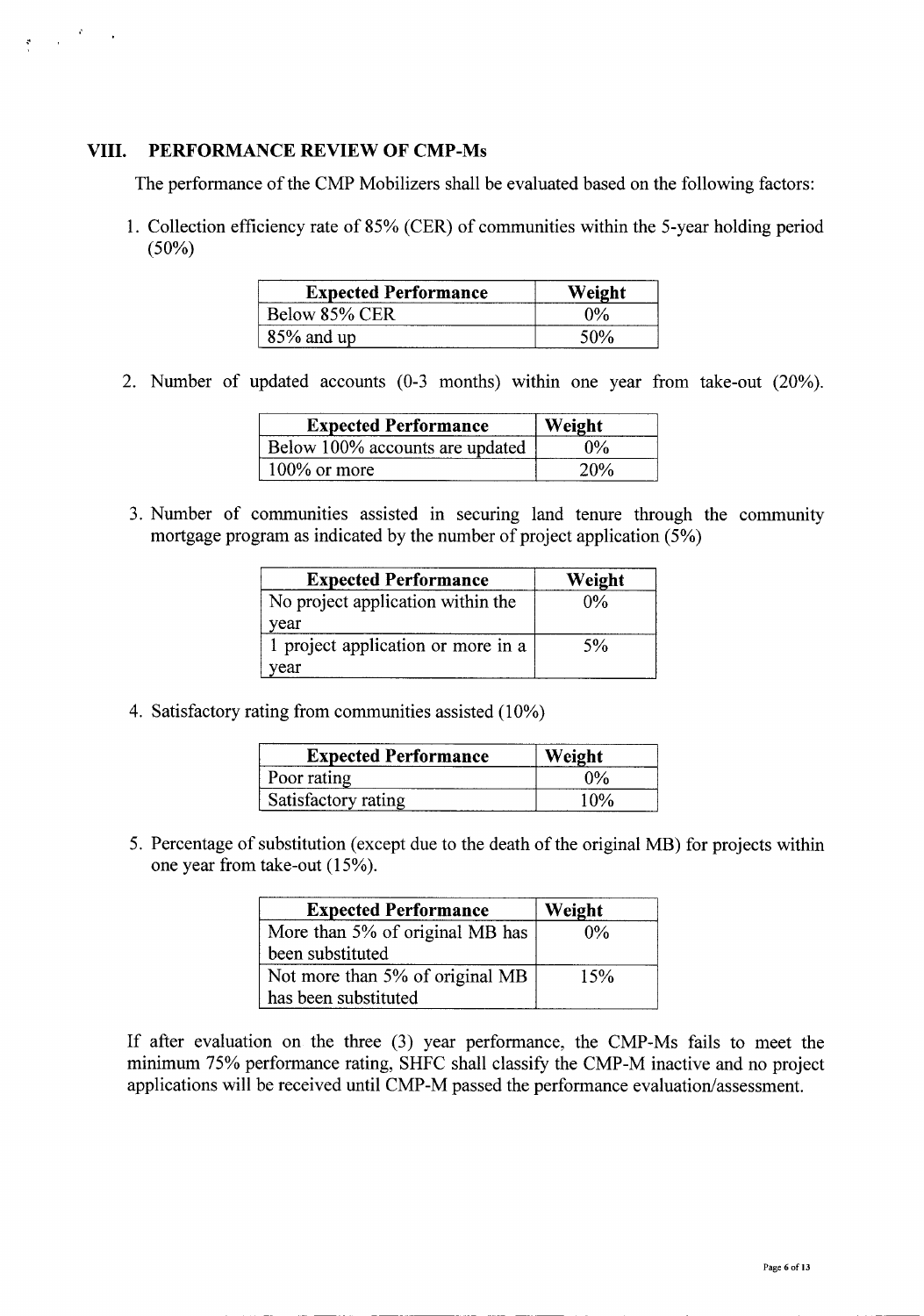## IX. PAYMENT OF PROCESSING FEE TO CMP-M TO COVER OUT-OF-POCKET **EXPENSES**

CMP Mobilizers (except for LGUs and NGAs) may charge the community a processing fee to cover actual out-of-pocket expenses incurred in the performance of community organizing, but in no case shall this processing fee exceed three thousand pesos (Php3,000.00) per member beneficiary.

Additional expenses to cover survey fees, approval of subdivision plan, titling, permits, and other fees due to third parties (Engineers, lawyers, architects) may be collected from the member beneficiaries but (1) the purposes for which it shall be used should be clearly indicated, (2) the CMP-M should issue an acknowledgement receipt, and (3) the community should also be provided with a receipt issued by the third party service provider *andlor* the issuing government agency.

## X. PAYMENT OF SERVICE FEES

#### A. CMP-Ms

| <b>Milestones</b>                                                                                                | <b>Documentary Requirements</b>                                                                                                                                                                                                                                                                                                                                                                                                                 | <b>Service Fee</b>                                                                                                            |
|------------------------------------------------------------------------------------------------------------------|-------------------------------------------------------------------------------------------------------------------------------------------------------------------------------------------------------------------------------------------------------------------------------------------------------------------------------------------------------------------------------------------------------------------------------------------------|-------------------------------------------------------------------------------------------------------------------------------|
| <b>Milestone 1: Project Development</b>                                                                          |                                                                                                                                                                                                                                                                                                                                                                                                                                                 |                                                                                                                               |
| a. Organized community                                                                                           | a. Certification from LGU that<br>beneficiaries<br>member<br>are<br>legitimate ISFs<br>b. Community profile<br>with<br>individual MB profile<br>c. HLURB registration<br>and<br>identified<br>community<br>leaders<br>d. Community Vision Mission<br>Goals (VMG)<br>e. Community savings account<br>f. Ledger of incoming monies<br>and outgoing expenses<br>g. HOA Financial Report<br>h. Masterlist of beneficiaries<br>i. MOA with the CMP-M | Php500.00 per MB<br>(Ideal 200 MBs-<br>Php100,000.00)<br>Payable upon submission of<br>documentary proof of<br>accomplishment |
| b. Identified<br>land<br>for<br>purchase                                                                         | MOA with the landowner (with<br>photocopy of present title)                                                                                                                                                                                                                                                                                                                                                                                     |                                                                                                                               |
| c. Orientation<br>basic<br>on<br><b>CMP</b>                                                                      | Attendance sheet and photo<br>documentation                                                                                                                                                                                                                                                                                                                                                                                                     |                                                                                                                               |
| a. Orientation<br>the<br>on<br>of<br>Carta<br>Magna<br>Homeowners'<br>Associations<br>b. Leadership training and | a. Attendance sheet and photo<br>documentation<br>b. Resume of resource person<br>or trainer<br>c. Materials<br>used<br>during                                                                                                                                                                                                                                                                                                                  | Php500.00 per MB<br>(Ideal 200 MBs- Php<br>100,000.00)<br>Payable upon submission of                                          |
| values formation                                                                                                 | training (e.g. PowerPoint,                                                                                                                                                                                                                                                                                                                                                                                                                      | documentary proof of                                                                                                          |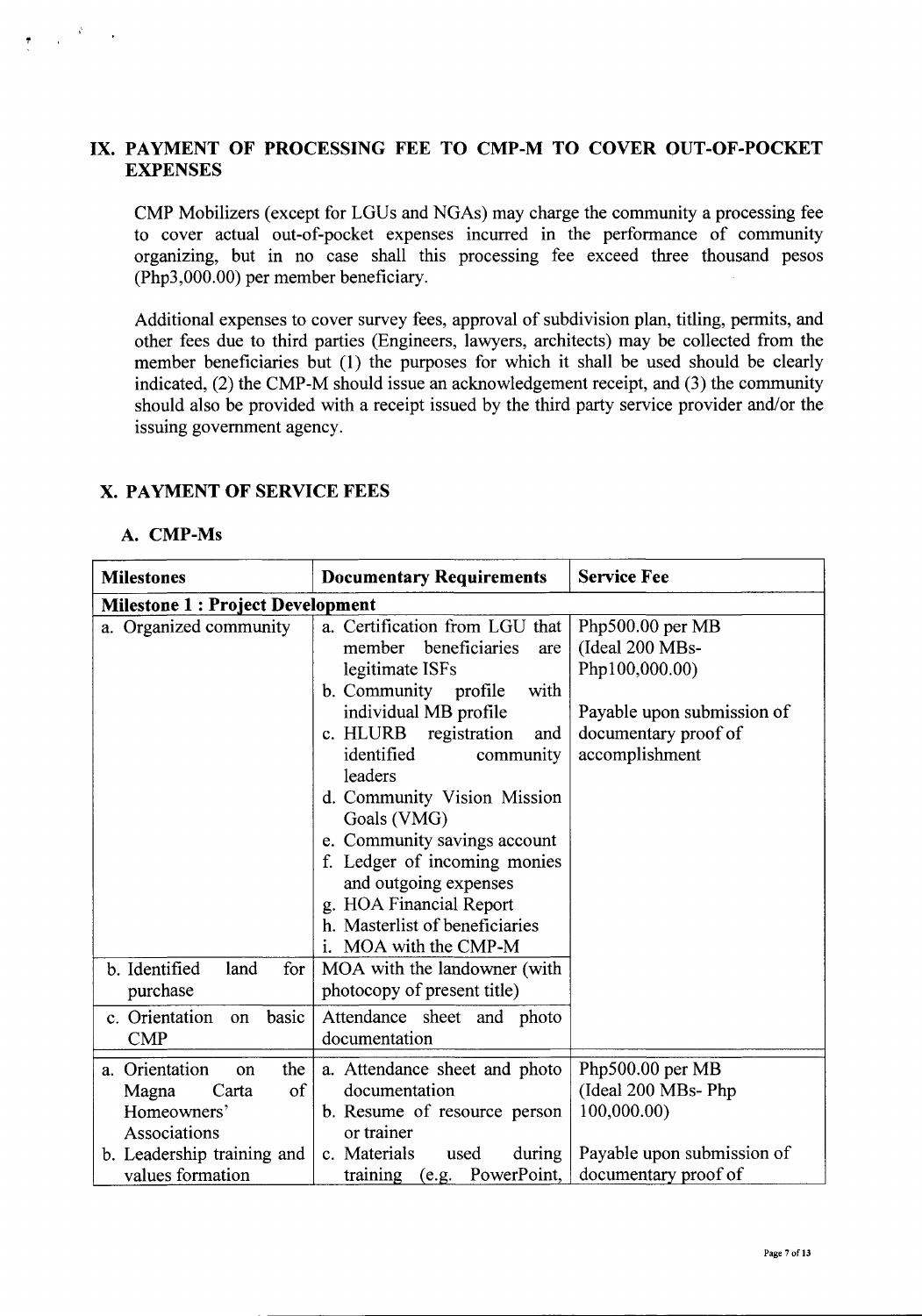| c. Estate management                  | MS word, etc.)                                              | accomplishment                                                |
|---------------------------------------|-------------------------------------------------------------|---------------------------------------------------------------|
| d. Financial Literacy                 | d. Working<br>committee<br>with                             |                                                               |
| e. Training<br>climate<br>on          | board resolution, minutes of                                |                                                               |
| change, hazards, and                  | meetings, books of account,                                 |                                                               |
| disaster risk reduction               | ledger, receipts                                            |                                                               |
| f. Training on Gender and             | e. Community plan (to include                               |                                                               |
| Development (Gender                   | estate<br>management<br>and                                 |                                                               |
| Sensitivity, etc.)                    | livelihood support)                                         |                                                               |
|                                       | f. Subdivision plan, house plan                             |                                                               |
|                                       | applicable),<br>(i f)<br>and                                |                                                               |
|                                       | Community DRRM plan.                                        |                                                               |
| <b>Milestone 2 : Land Acquisition</b> |                                                             |                                                               |
| Project approval and Take             | Take out documents including                                | Php150,000.00 – project with                                  |
| - out                                 | Deed of sale and surrender of                               | more than 350 MBs                                             |
|                                       | owner's duplicate copy of title                             |                                                               |
|                                       |                                                             | Php100,000.00 - project with                                  |
|                                       |                                                             | more than 100 MBs                                             |
|                                       |                                                             |                                                               |
|                                       |                                                             | Php50,000.00 – project with                                   |
|                                       |                                                             | 100 MBs and below                                             |
|                                       |                                                             | Payable together with check                                   |
|                                       |                                                             | for take-out                                                  |
|                                       |                                                             |                                                               |
| Transfer of title in the              | Transfer of title in the name if                            | Php25,000.00                                                  |
| community's name                      | the community and annotation                                |                                                               |
|                                       | of the Real Estate Mortgage                                 | Payable upon submission of<br>owner's duplicate copy of title |
|                                       | This service fee shall be apply                             | in CA's name with annotation                                  |
|                                       | to projects with 50% take-out                               | on Real Estate Mortgage                                       |
|                                       | and subsequently converted to                               | (REM)                                                         |
|                                       | <b>Accommodation Mortgage</b>                               |                                                               |
|                                       | <b>Milestone 3: Site Development and House Construction</b> |                                                               |
| a. Submission of complete             | • Contract with accredited                                  | Php150,000.00 – project with                                  |
| loan documentation based              | contractor                                                  | more than 350 MBs                                             |
| checklist<br>of<br>Site<br>on         | • Approved site development                                 | Php100,000.00- project<br>with                                |
| Development and House                 | plan (including MERALCO                                     | more than 100Mbs                                              |
| Construction.                         | /local power utility co and                                 | Php 50,000.00- project with                                   |
| b. Construction                       | Maynilad / local water utility                              | less than 100Mbs and below                                    |
| <b>Management Training</b>            | co / plans) and building plan                               |                                                               |
| c. Community Planning                 | • Building permit and/or                                    | Payable upon submission<br>of                                 |
| (Participatory                        | development permit                                          | of<br>documentary<br>proof                                    |
| Approach)                             | • Creation and establishment of                             | accomplishment                                                |
|                                       | working construction                                        |                                                               |
|                                       | committee (provide board                                    |                                                               |
|                                       | resolution, minutes of                                      |                                                               |
|                                       | meetings, logbooks, ledgers,                                |                                                               |
|                                       | construction schedule and                                   |                                                               |
|                                       | drawdown schedule)                                          |                                                               |
|                                       | • Accomplishment report of                                  |                                                               |
|                                       | 50% construction completed                                  |                                                               |

 $\label{eq:2} \frac{1}{\sqrt{2}}\int_{0}^{\frac{\pi}{2}}\frac{dx}{\sqrt{2\pi}}\left(\frac{dx}{\sqrt{2\pi}}\right)^{2\pi/2}\frac{dx}{\sqrt{2\pi}}\,dx$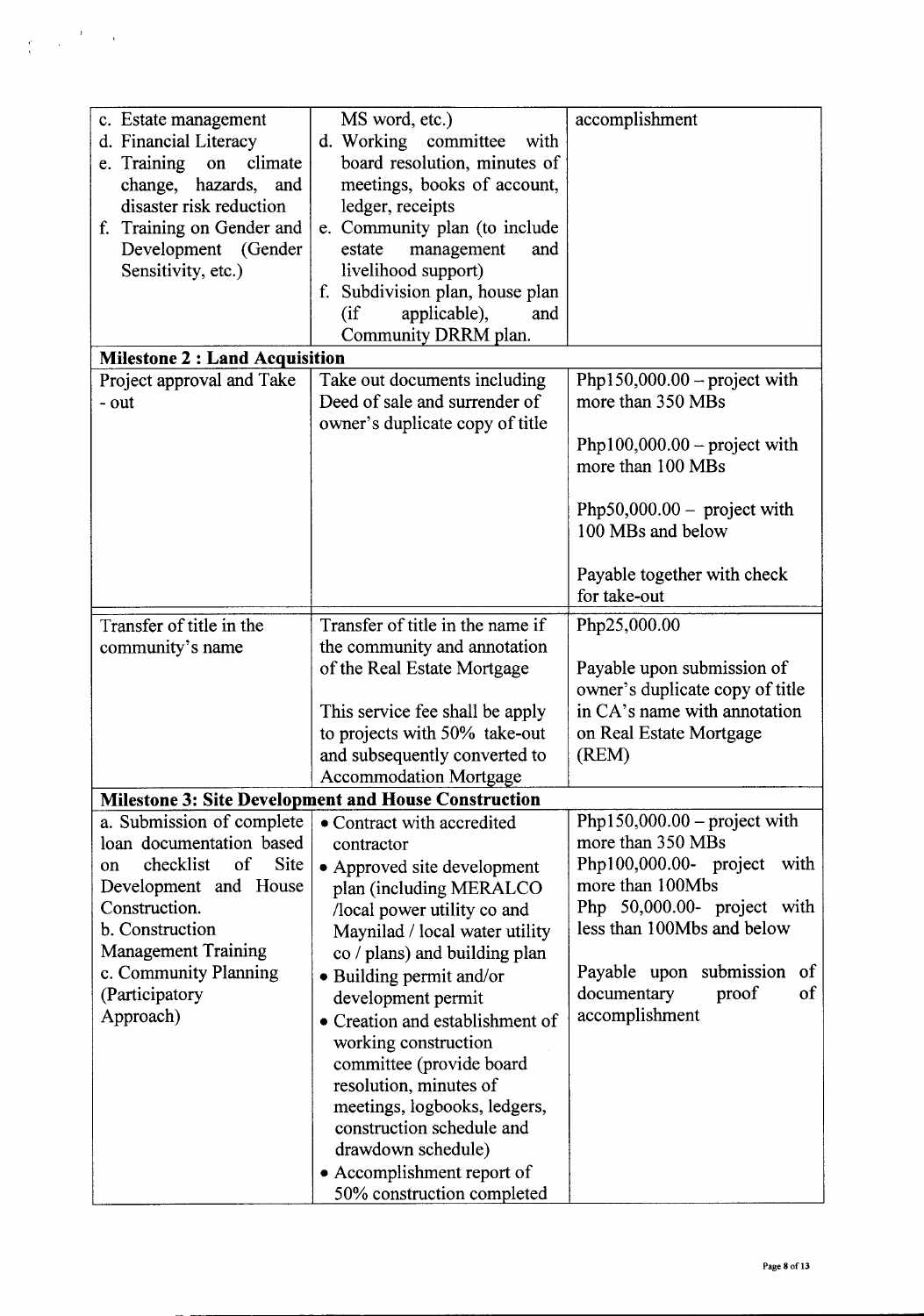|                                                                                                                                                                 | • Deed of restrictions / signed<br>"Kasunduan ng<br>Pampamayanang Kasunduan"<br>by members (Settlement<br>Management Plan)                                                                                                                                                                     |                                                                                                                                                                          |
|-----------------------------------------------------------------------------------------------------------------------------------------------------------------|------------------------------------------------------------------------------------------------------------------------------------------------------------------------------------------------------------------------------------------------------------------------------------------------|--------------------------------------------------------------------------------------------------------------------------------------------------------------------------|
| <b>Milestone 4: Post Take-out</b><br>85% Minimum threshold                                                                                                      | List of MBs actually living on-                                                                                                                                                                                                                                                                | Php200.00 per MB                                                                                                                                                         |
| occupancy rate (For off-<br>site or resettlement only)                                                                                                          | site with assigned lot number<br>duly signed by the members<br>and CMP-M                                                                                                                                                                                                                       | (Ideal 200MB- Php40,000.00)<br>Payable after issuance of<br>occupancy validation report of<br>SHFC with 85% minimum<br>threshold occupancy rate                          |
| Maintaining<br>current<br>accounts (during holding<br>period)                                                                                                   | • At the end of the $2^{nd}$ , $3^{rd}$ , $4^{th}$ ,<br>and $5^{\text{th}}$ year after take- out -<br>100 % of accounts are current<br>$(0-3$ months)                                                                                                                                          | Php200.00/ MB<br>(Ideal 200MB-Php40,000.00)<br>Php200.00/ MB<br>(Ideal 200MB- Php40,000.00)<br>Payable yearly upon request of<br>CMP- M and validation of<br><b>SHFC</b> |
| inactive<br>a. Reorganizing<br>communities<br>with no<br>officers<br>functioning<br>(outside of the holding<br>period)<br>b. Maintaining<br>current<br>accounts | At the end of the 2nd, 3rd,<br>$\bullet$<br>4th , and 5th year $-75%$<br>of accounts are current $(0-3)$<br>months)<br>HLURB certified true copy<br>۰<br>of the community's updated<br>GIS showing the names of<br>officers and their<br>designations                                          | Php200.00/ MB<br>(Ideal 200Mb-P40,000.00)                                                                                                                                |
| <b>Milestone 5: Community Support</b>                                                                                                                           |                                                                                                                                                                                                                                                                                                |                                                                                                                                                                          |
| Social Enterprise<br>a. Facilitate and conduct<br>skills training and/or<br>entrepreneurship<br>building<br>b. Operationalized<br>livelihood program            | association<br>• Community<br>board resolution identifying<br>leaders who will spearhead<br>livelihood<br>the<br>community<br>committee<br>• Feasibility studies<br>$\bullet$ Certificate<br>and attendance<br>sheet issued by qualified<br>trainer<br>Implementation of livelihood<br>program | Php20,000.00 per community<br>assisted                                                                                                                                   |

 $\label{eq:1} \frac{1}{\sqrt{2}}\sum_{i=1}^n\frac{1}{\sqrt{2}}\sum_{i=1}^n\frac{1}{\sqrt{2}}\sum_{i=1}^n\frac{1}{\sqrt{2}}\sum_{i=1}^n\frac{1}{\sqrt{2}}\sum_{i=1}^n\frac{1}{\sqrt{2}}\sum_{i=1}^n\frac{1}{\sqrt{2}}\sum_{i=1}^n\frac{1}{\sqrt{2}}\sum_{i=1}^n\frac{1}{\sqrt{2}}\sum_{i=1}^n\frac{1}{\sqrt{2}}\sum_{i=1}^n\frac{1}{\sqrt{2}}\sum_{i=1}^n\frac{1$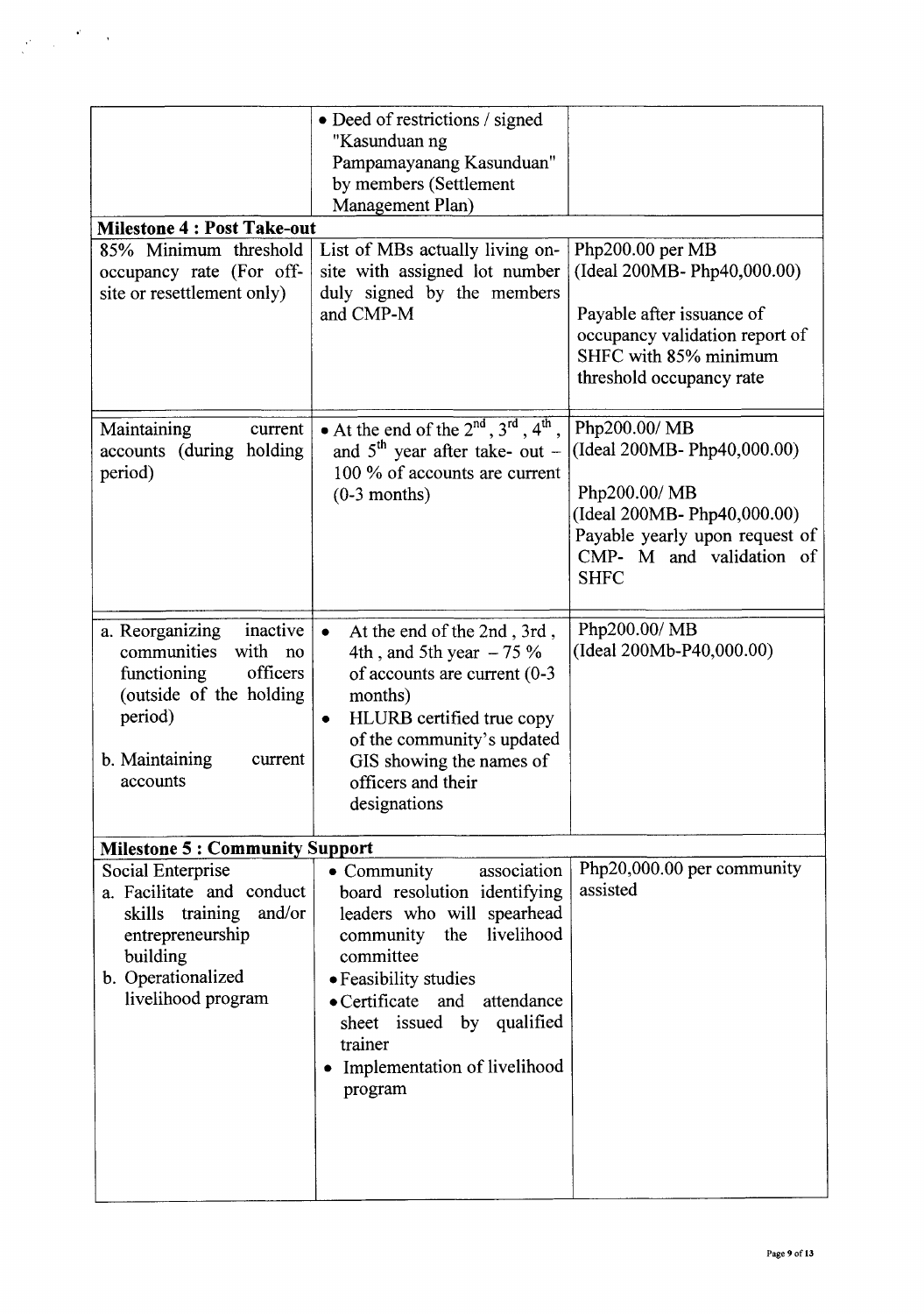| <b>Milestone 6: Capacity Building</b>                                                                                                                                                                                                                                                                                                                |                                                                                                                                                                                                                                                                                                                                                                                          |                                                                                                                                                                                                                                                                                                                                                                                                                                                                                           |  |
|------------------------------------------------------------------------------------------------------------------------------------------------------------------------------------------------------------------------------------------------------------------------------------------------------------------------------------------------------|------------------------------------------------------------------------------------------------------------------------------------------------------------------------------------------------------------------------------------------------------------------------------------------------------------------------------------------------------------------------------------------|-------------------------------------------------------------------------------------------------------------------------------------------------------------------------------------------------------------------------------------------------------------------------------------------------------------------------------------------------------------------------------------------------------------------------------------------------------------------------------------------|--|
| Capacity building<br>interventions based on the<br>needs of the community<br>for the<br>- of<br>purposes<br>making the community<br>its<br>members<br>and<br>resilient,<br>empowered,<br>sustainable, and<br>with<br>living<br>improved<br>conditions.<br>$\bullet$ Mentoring<br>• Trainings and<br>orientation<br>• Seminars<br>• Learning Exchange | Complete documentation<br>$\bullet$<br>Attendance<br>sheet<br>and<br>photo documentation<br>$\sigma$<br>Resume<br>resource<br>person or trainer<br>Materials used<br>during<br>training (e.g. power point,<br>MS word, etc.)<br>Working committee with<br>board resolution, minutes<br>of meetings or general<br>assembly,<br>books<br>of<br>account, ledger, receipts<br>Community plan | Amount as approved by the<br>President depending on the<br>number of participants, length<br>of the training, experience and<br>expertise and stature of the<br>speaker, complexity of the<br>topic or subject matter not<br>exceeding $Php25,000.00$<br>per<br>resource person per day upon<br>recommendation of PRD<br>Payable upon submission<br>of<br><sub>of</sub><br>documentary<br>proof<br>accomplishment, request<br><sub>of</sub><br>of<br>CMP-M, and validation<br><b>SHFC</b> |  |
|                                                                                                                                                                                                                                                                                                                                                      |                                                                                                                                                                                                                                                                                                                                                                                          |                                                                                                                                                                                                                                                                                                                                                                                                                                                                                           |  |

# A. PARTNER LGUs AND EXISTING LGU CMP-MOBILIZER

 $\frac{1}{2}$  ,  $\frac{1}{2}$  ,  $\frac{1}{2}$  ,  $\frac{1}{2}$  ,  $\frac{1}{2}$ 

Partner LGUs and accredited LGU CMP-Ms are eligible for socialized housing assistance from SHFC as stated below upon submission of required documents:

| <b>Milestones</b>                                                                                                                                                                                                 | <b>Documentary Requirements</b>                                                                                                                                                                                                                                                      | <b>Socialized Housing Assistance</b>                                                                                                                 |  |  |
|-------------------------------------------------------------------------------------------------------------------------------------------------------------------------------------------------------------------|--------------------------------------------------------------------------------------------------------------------------------------------------------------------------------------------------------------------------------------------------------------------------------------|------------------------------------------------------------------------------------------------------------------------------------------------------|--|--|
|                                                                                                                                                                                                                   | <b>Milestone 1: Land Acquisition</b>                                                                                                                                                                                                                                                 |                                                                                                                                                      |  |  |
| Project approval and Take<br>- out                                                                                                                                                                                | Take out documents including<br>Deed of sale and surrender of<br>owner's duplicate copy of title                                                                                                                                                                                     | Php100,000.00 – project with<br>more than 100 MBs                                                                                                    |  |  |
|                                                                                                                                                                                                                   |                                                                                                                                                                                                                                                                                      | Php50,000.00 – project with<br>100 MBs and below                                                                                                     |  |  |
|                                                                                                                                                                                                                   |                                                                                                                                                                                                                                                                                      | Payable together with check<br>for take-out                                                                                                          |  |  |
|                                                                                                                                                                                                                   | Milestone 2: Site Development, and House Construction                                                                                                                                                                                                                                |                                                                                                                                                      |  |  |
| a. Submission of complete<br>loan documentation based<br>checklist<br><b>Site</b><br>of<br>on<br>Development and House<br>Construction.<br>b. Construction<br><b>Management Training</b><br>c. Community Planning | • Contract with accredited<br>contractor<br>• Approved site development<br>plan (including MERALCO<br>/local power utility co and<br>Maynilad / local water utility<br>co / plans) and building plan<br>• Building permit and/or<br>development permit<br>• Creation of construction | Php100,000.00 – project with<br>more than 100 MBs<br>Php50,000.00 – project with<br>100 MBs and below<br>Payable together with check<br>for take-out |  |  |
| (Participatory<br>Approach)                                                                                                                                                                                       | committee (provide board<br>resolution, minutes of<br>meetings, logbooks, ledger<br>construction schedule and<br>drawdown schedule)                                                                                                                                                  |                                                                                                                                                      |  |  |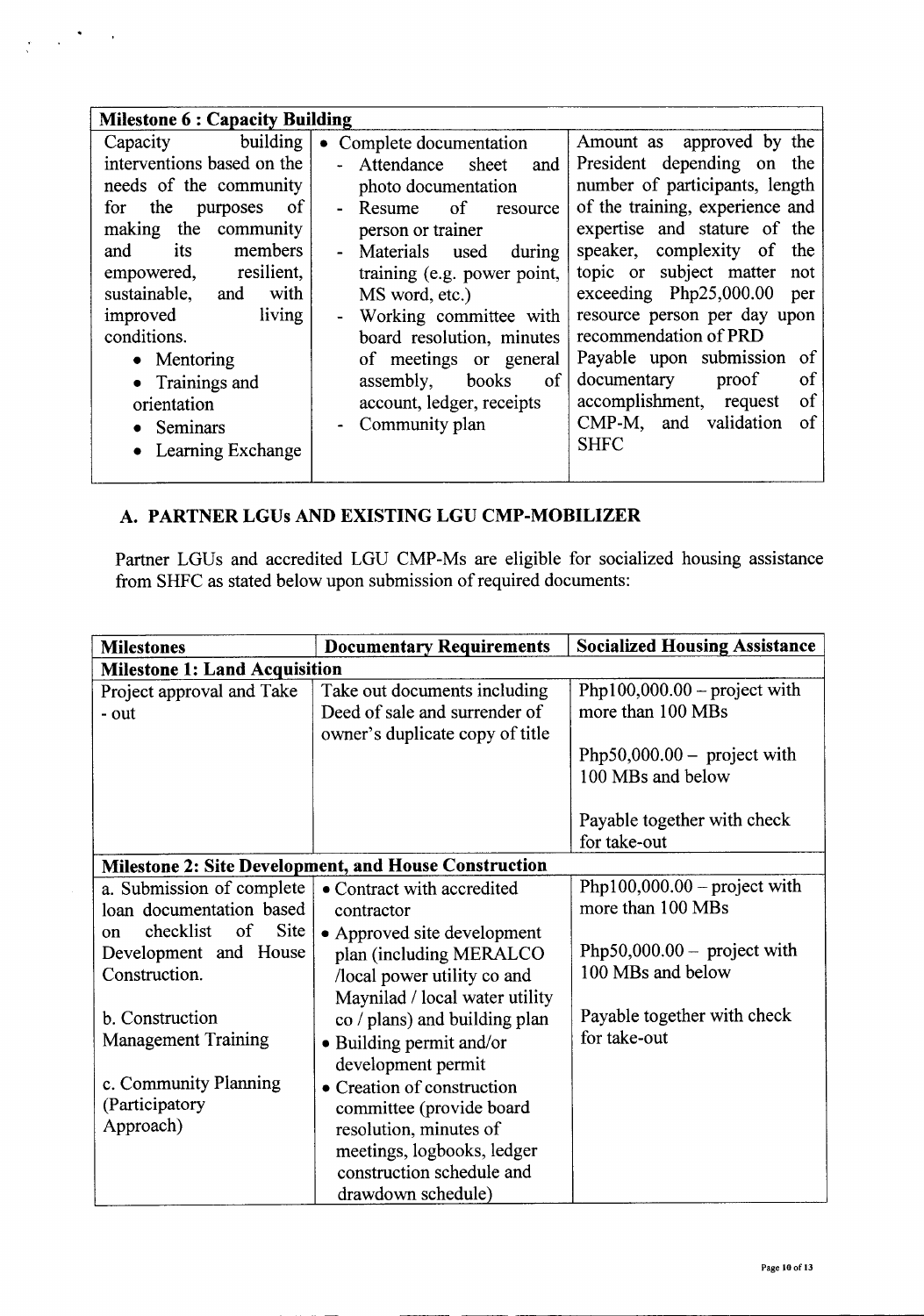| • Accomplishment report of      |  |
|---------------------------------|--|
| 50% construction completed      |  |
| • Deed of restrictions / signed |  |
| "Kasunduan ng                   |  |
| Pampamayanang Kasunduan"        |  |
| by members (Settlement          |  |
| Management Plan) – when         |  |
| applicable                      |  |

Partner LGUs and accredited LGU CMP-Ms are encouraged to utilize the socialized housing assistance for the benefit of CMP communities for site development, community facilities, livelihood projects, solid waste management, orientations, trainings and seminars on disaster risk reduction or gender and development, and other similar interventions and activities that will contribute to the empowerment, sustainability and resilience of CMP communities.

# **XI. PROHIBITIONS, OFFENSES AND SANCTIONS**

The accreditation of a CMP-M is predicated on the pursuit of a common goal and the existence of shared values. The informal settler families' interests and well-being should always be the primary consideration. SHFC expects integrity to govern the activities of CMP-Ms at all times.

To protect the interest and well-being of the community or informal settler families (ISFs), the landowner of the property subject of CMP cannot act as mobilizer except when the landowner is a government agency or LGU. This is to ensure that the price of the property is properly negotiated.

SHFC shall act on all complaints filed against a CMP-M by the ISF or community and shall provide the CMP-M the opportunity to respond to the charges. SHFC shall carefully evaluate all complaints and shall be guided by the principles of due process.

| <b>Offenses</b>                                                                                                                                                           | <b>Sanctions</b>                                                                                                                                                                                                      |
|---------------------------------------------------------------------------------------------------------------------------------------------------------------------------|-----------------------------------------------------------------------------------------------------------------------------------------------------------------------------------------------------------------------|
| Negotiation with the landowner or contractor<br>without the presence of the representative from<br>the community association<br>Misrepresentation in any material<br>fact | Suspension ranging from for 1 to<br>3 months                                                                                                                                                                          |
| pertaining to CMP-M qualification and/or<br>accreditation                                                                                                                 | Unreleased service fees<br>are<br>forfeited for the project concerned                                                                                                                                                 |
| Charging of processing fees more than the<br>amount prescribed (Php3,000 per MB)<br>Misrepresentation of member beneficiary<br>qualification                              | Suspension ranging from 1 to 6<br>months                                                                                                                                                                              |
|                                                                                                                                                                           | Unreleased service fees<br>are<br>forfeited for the project concerned<br>(however, pending service fees<br>from other projects may also be<br>forfeited and used as restitution if<br>warranted by the circumstances) |

The following shall constitute punishable acts by the CMP-Ms: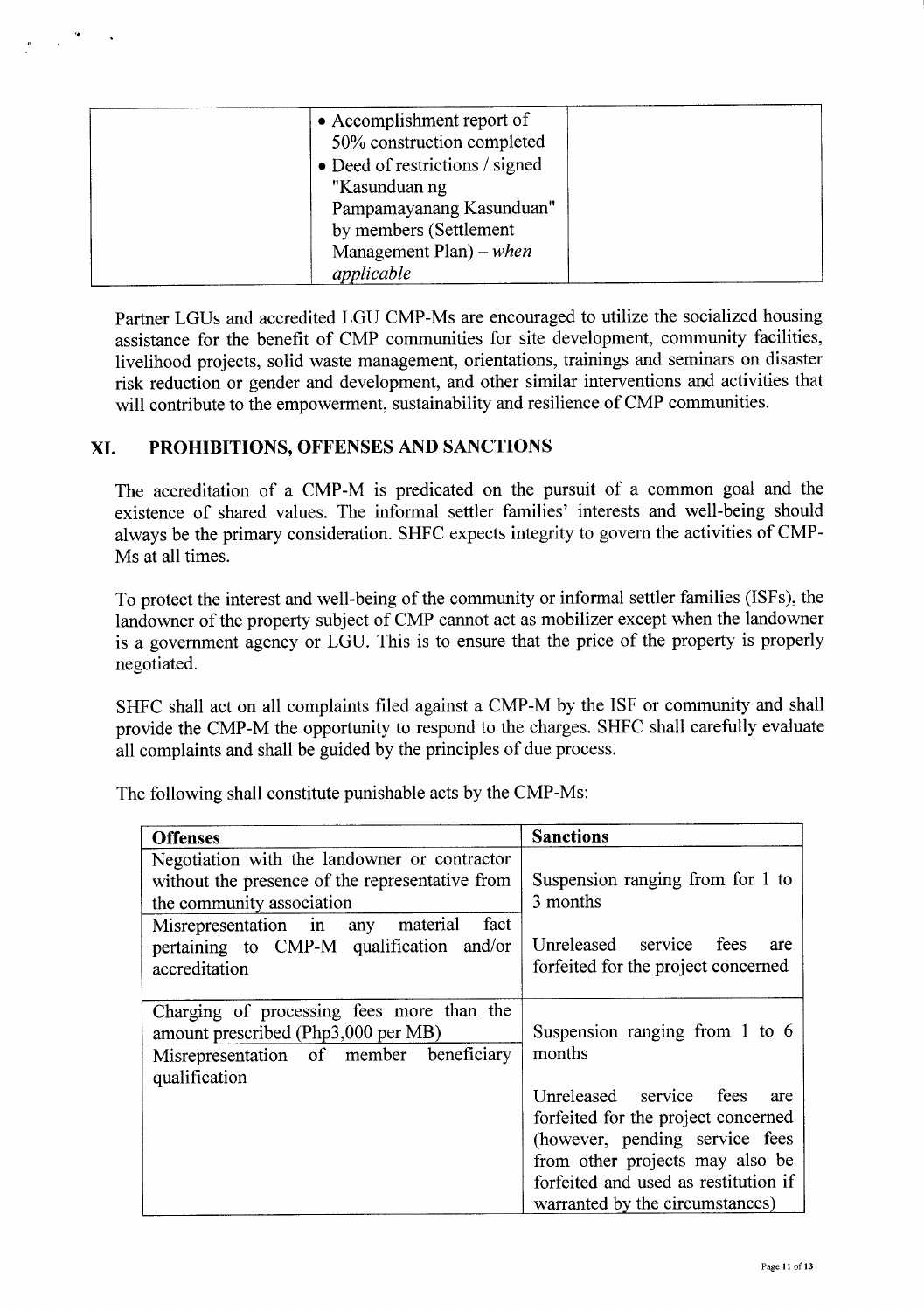| Engaging in open market and sale of lots in                       |                                                      |
|-------------------------------------------------------------------|------------------------------------------------------|
| CMP projects or acting as broker for the<br>landowner             | Ranging from suspension of 1<br>year to blacklisting |
| Abandonment of the community after entering                       |                                                      |
| into a MOA and accepting payment for                              | Unreleased service<br>fees<br>are                    |
| processing fee or receiving any other funds                       | forfeited for the project concerned                  |
| from the community without formal and                             | (however, pending service fees                       |
| justifiable termination of contract                               | from other projects may also be                      |
| Collecting or accepting commission from the                       | forfeited and used as restitution if                 |
| landowner on the sale of land or<br>from                          | warranted by the circumstances)                      |
| contractor's billing                                              |                                                      |
| Bad track record in assisting the community by                    |                                                      |
| using false pretenses, misrepresentation, abuse                   |                                                      |
| of authority, employing threats and intimidation                  |                                                      |
| Using SHFC Programs to pursue own business                        |                                                      |
| interests or personal profit                                      |                                                      |
| Collecting money from the community and                           |                                                      |
| using it for purposes other than intended or for<br>personal gain |                                                      |
| Commission of fraudulent acts or submission of                    |                                                      |
| spurious documents to SHFC                                        |                                                      |
| $\sigma$<br>and withholding<br>Misrepresentation                  |                                                      |
| information affecting approval of project                         |                                                      |
| Unauthorized substitution of MB in violation of                   |                                                      |
| SHFC guidelines                                                   |                                                      |
| Engaging in land development without the                          |                                                      |
| necessary license<br>from<br>or permit<br>the                     |                                                      |
| appropriate government agency and/or LGU                          |                                                      |

The forfeited service fees shall be used as restitution for those that have been prejudiced by the CMP-M's actions. This shall be without prejudice to the filing of appropriate cases in court.

A CMP-M who has committed any of the enumerated offenses for a second or third time shall be dealt with more severely.

The Partner Relations Division is hereby authorized to act *motu propio* any and all perceived complaints, queries, or violations of SHFC policies and guidelines without the need of any formal and sworn complaint.

## **XII. PREVENTIVE SUSPENSION**

Once the Partner Relations Division issues a Letter to Explain to the CMP-M, the latter shall be placed on preventive suspension and SHFC shall not accept any project until a decision has been made on the complaint. Release of service fees for all pending projects with SHFC shall be put on hold but projects that have been approved shall be allowed to proceed to take out.

--- ----------------------------------------------------------------------------